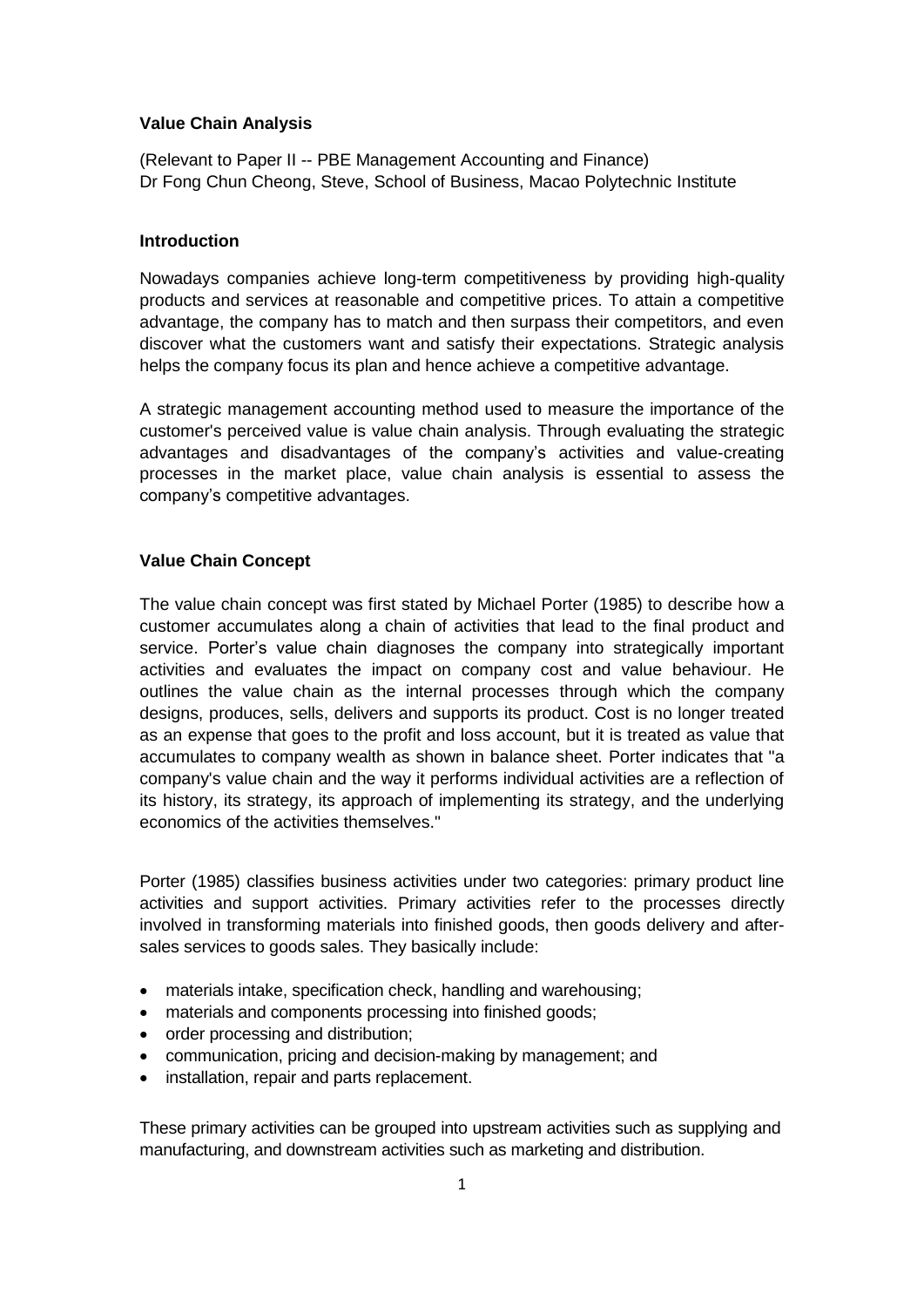Support activities are the processes and actions to facilitate the primary product line activities. They are the company's staff functions and include the following:

- procurement purchasing of raw materials, supplies, other consumables and assets;
- technology development application of know-how, procedures and technological inputs involved in every value chain activity;
- human resources management selection, promotion and placement, appraisal, rewards, management development, staff relations; and
- company infrastructure general management, strategic planning, accounting, finance, legal, government affairs and quality management.

Value chain analysis is a technique that yields value improvement. There are two components of value chain analysis: the industry value chain and the company's internal value chain. The industry value chain includes all of the value-creating activities within the whole industry, beginning with the basic raw material and ending with the after-sales service of the product sold. The internal value chain of a company includes all the value creating activities of that specific company.

Internal value or cost analysis is used to identify the factor or cost determinants for each value-creating process. By examining the factors that drive costs, a company can assign priorities among its cost improvement initiatives to determine its cost advantage, and a company should also be aware of the cost factors of its competitors.

Management accounting systems contain the total cost of each value-creating process; they may not reveal the causes or factors for the significant individual costs. Adopting single output or volume measures (e.g. units, labour hours, sales in dollars) to assign costs is often misleading. Multiple cost drivers usually provide more useful information. Structural cost drivers are general and derived from a macroeconomic viewpoint. Executional cost drivers are more specific and application-related.

# **Structural cost drivers:**

- Scale What are the investment amounts for research and development, product design, production and other operations?
- Scope What is the area of operation, front-line or back-end?
- Experience How many years has the company already operated this?
- Technology What technical processes are involved in each process of the company's value chain?
- Complexity How sophisticated are the products or services to provide to customers?

# **Executional cost drivers:**

- Workforce involvement Do the employees take part in decision-making and performance improvements?
- Total quality management Are the managers and employees devoted to total quality in processes and products?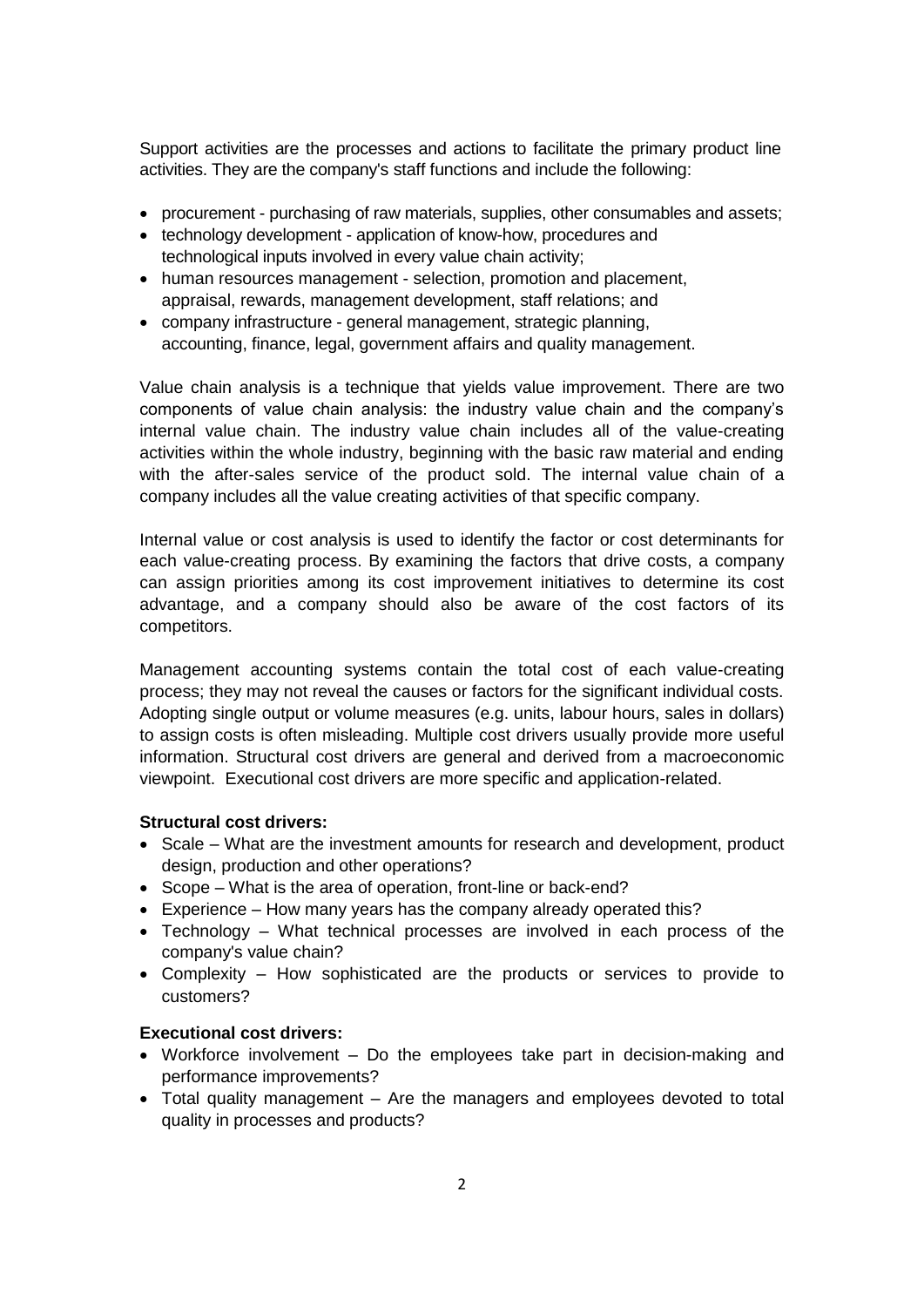- Capacity utilization What are the operational scales for matching utilization of plant capacity?
- Plant layout efficiency How efficient is the production plant's layout?
- Product configuration Is the product design or service formulation effective?
- Linkage with suppliers and customers Is the linkage with vendors and customers based on the company's value chain?

## **Implementation of Value Chain Analysis**

There is a three-stage process to conduct value chain analysis. It delivers value to customers and reviews all processes to maximize product value.

- 1. **Activity Analysis** Ascertain the activities that contribute to the processing of the product or service.
- 2. **Value Analysis** Recognize the items and/or services that customers value in the way one conducts each activity, and then calculate the changes based on relevant structural and/or executional cost drivers.
- 3. **Evaluation and Planning** Decide what changes to make and determine how to conduct the plan.

## **Contribution of Value Chain Analysis**

The value chain links up a series of value creating activities from supplier to customer. The objective is to perform value chain activities more efficiently and at a lower cost than competitors. The focus is the chain from the customer's perspective. This overcomes the criticisms of traditional management accounting, starting too late and finishing too soon in terms of the value chain. Value chain analysis extends from materials input, work-in-process and finished goods manufactured to other primary activities as after-sales services, as well as support activities as procurement, technology, human resources management and company infrastructure.

#### **Limitations of Value Chain Analysis**

Value chain analysis is still regarded as a new strategic management accounting tool and has several operational limitations:

#### **1. Availability of data:**

Company data about revenues, costs, and assets used for value-chain analysis are obtained from financial information in a single period. Multiple-period data for longterm strategic decision-making, changes in cost structures, capital investments and market prices may not be immediately available.

## **2. Ascertainment of revenues, costs and assets:**

Identification of relevant revenues, costs, and assets for each value chain activity is difficult. As there is no scientific approach, much work is done through trial-and-error and experimentation methods.